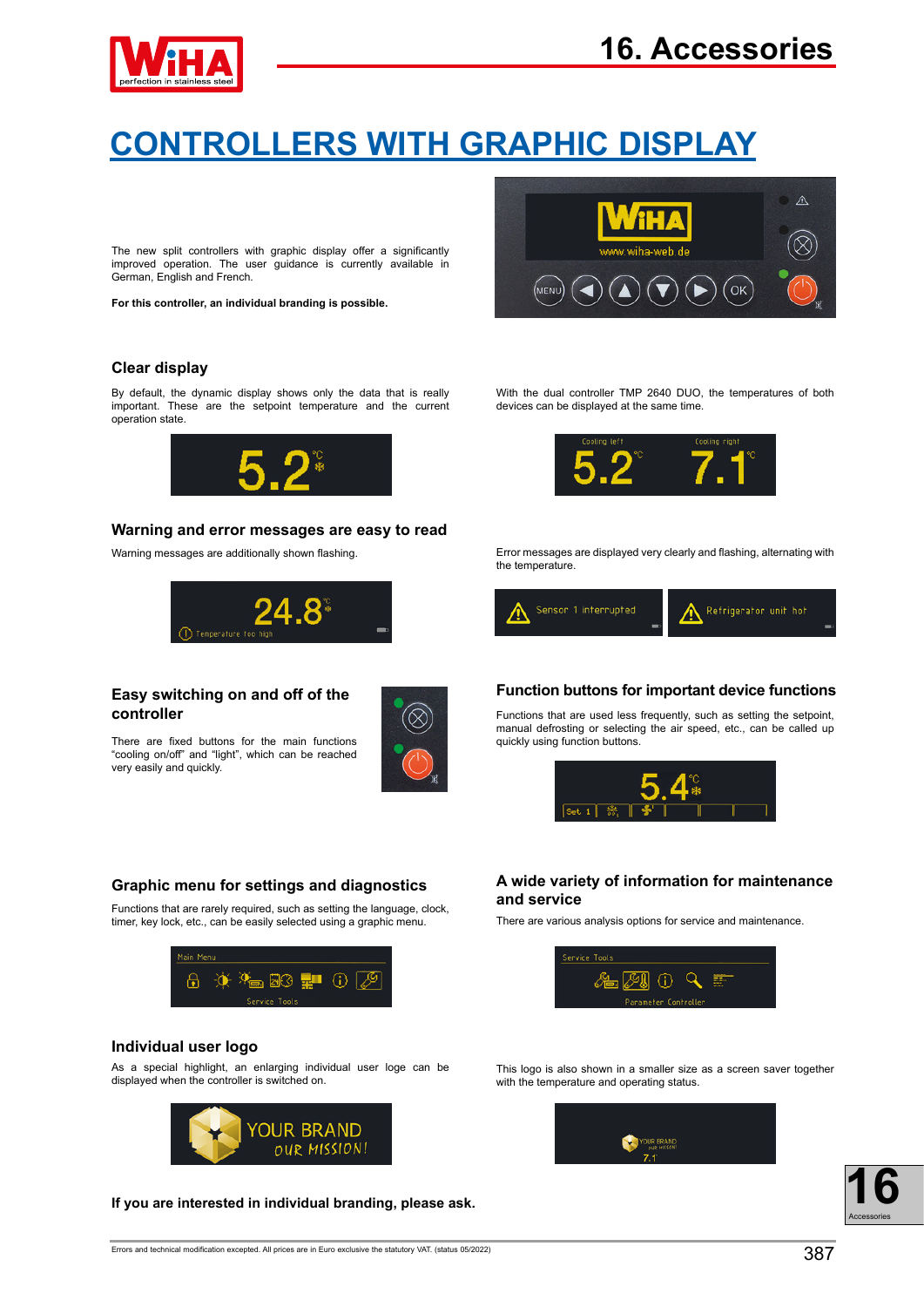# **16. Accessories**



# **TMP 2630 and TMP 2640 DUO**

# **Built-In Controller TMP 2630**

Built-in controller TMP 2630 is a controller in split design, which can be used for any no frost refrigerators and cooling systems with contact pipes.

The control panel is equipped with a large graphic display (3.2″) and contains versatile functions:

- Meaningful user instructions in plain text (German / English / French)
- Temperatures can be logged on a USB stick and read out with Excel or similar - Timer for switching on/off the device, lighting, defrost etc. - Configurable key lock
- 
- Temperature curve can be shown on the display
- Extended error analysis for problems
- Management of cleaning and service intervals possible
- The setting parameters are labelled with explanatory text for the service The WIHA logo can be replaced by a customer-specific logo

For no frost refrigerators, outputs for 12V safety fans (max. 2A) are available. The fans can be operated at two speeds.

Delivery includes a RJ45 connecting cable with a length of approx. 2 metres.

A temperature sensor and a defrost sensor can be connected. Note: In the case of no-frost refrigerators, temperature sensors are normally mounted in the factory.

| <b>Controller TMP 2630</b><br>without temperature sensor                  | Art.-No.<br>12223 |
|---------------------------------------------------------------------------|-------------------|
| <b>Special Accessories</b>                                                | Art.-No.          |
| PTC temperature sensor 5x20<br>(Colour black, -50°C to 110°C, lenght 3 m) | 4155              |
| PTC defrost sensor 5x20<br>(Colour yellow, -50°C to 110°C, lenght 3 m)    | 4166              |
| Mounting bracket for controller<br>Made entirely of stainless steel.      | 12257             |
| Transfer of the individual company symbol<br>to the controller            | 12222             |
| One-off costs for the creation of the<br>reusable company symbol          | 12229             |

# **Built-In Controller TMP 2640 DUO**

Dual controller in split design for two no-frost refrigerators or two static cooling systems connected to a common cooling unit. A freely usable output can be used for counter lighting.

For both cooling systems, a 12V fan control is included. The combined connected load of the two fans must not exceed 24W (2A).

The two controllers can be operated independently of each other. For each cooling, a temperature sensor and, if required, a defrost sensor can be connected.

The control panel is equipped with a large graphic display (3.2″) and contains versatile functions:

- Meaningful user instructions in plain text (German / English / French)

- Temperatures can be logged on a USB stick and read out with Excel or similar Timer for switching on/off the device, lighting, defrost etc.
- Configurable key lock
- Temperature curve can be shown on the display
- Extended error analysis for problems Management of cleaning and service intervals possible
- 

- The setting parameters are labelled with explanatory text for the service - The WIHA logo can be replaced by a customer-specific logo For no frost refrigerators, outputs for 12V safety fans (max. 2A) are available.

Delivery includes a RJ45 connecting cable with a length of approx. 2 metres. A temperature sensor and a defrost sensor can be connected.

Note: In the case of no-frost refrigerators, temperature sensors are normally mounted in the factory.

|                            | Art.-No. |
|----------------------------|----------|
| Controller TMP 2640 DUO    | 12224    |
| without temperature sensor |          |

| <b>Special Accessories</b>                  | Art.-No. |
|---------------------------------------------|----------|
| PTC temperature sensor 5x20                 | 4155     |
| (Colour black, -50°C to 110°C, lenght 3 m)  |          |
| PTC defrost sensor 5x20                     | 4166     |
| (Colour yellow, -50°C to 110°C, lenght 3 m) |          |
| Mounting bracket for controller             | 12257    |
| Made entirely of stainless steel.           |          |
| Transfer of the individual company symbol   |          |

to the controller **12222**

One-off costs for the creation of the

# $5.2^{\circ}$  $\circledR$  $(\mathbf{C})$   $(\mathbf{A})$   $(\mathbf{A})$   $(\mathbf{F})$   $(\mathbf{F})$   $(\infty)$

#### **Outputs:**

- Fan voltage 12V DC, max. 2A
- (2-stage for "Bäcker-Snack" etc.)
- Refrigerator (230V, max. 1200VA)
- Light 1 (230V, max. 6.3A, with electronic ballast max. 100VA)
- Light 2 (230V, max. 6.3A, with electronic ballast max. 100VA)
- Knife scraper (230V, 2A)

### **Inputs:**

- Room sensor
- Defrost sensor

#### **Interfaces:**

- RTU MODBUS for networking with systems from other manufacturers

**Dimension switching unit:** W 144 mm x H 52 mm x D 35 mm **Recess size:** 124 mm x 46 mm

**Dimension control panel:** W 275 mm x H 230 mm x D 85 mm







#### **Outputs:**

- 2 x fan voltage 12V DC
- (Load capacity together: max. 24W / 2A)
- Refrigerator (230V, max. 1200VA) - Solenoid valve 1 (230V, max. 20VA)
- 
- Solenoid valve 2 (230V, max. 20VA)
- Light 1 (230V, max. 6.3A, with electronic ballast max. 100VA)

#### **Inputs:**

- Room sensor
- Defrost sensor

#### **Interfaces:**

- RTU MODBUS for networking with systems from other manufacturers

#### **Dimension switching unit:**

width 144 mm x height 52 mm x depth 35 mm **Recess size:** 124 mm x 46 mm

#### **Dimension control panel:**

Switching Unit: TMP 2640 DUO

width 275 mm x height 230 mm x depth 85 mm